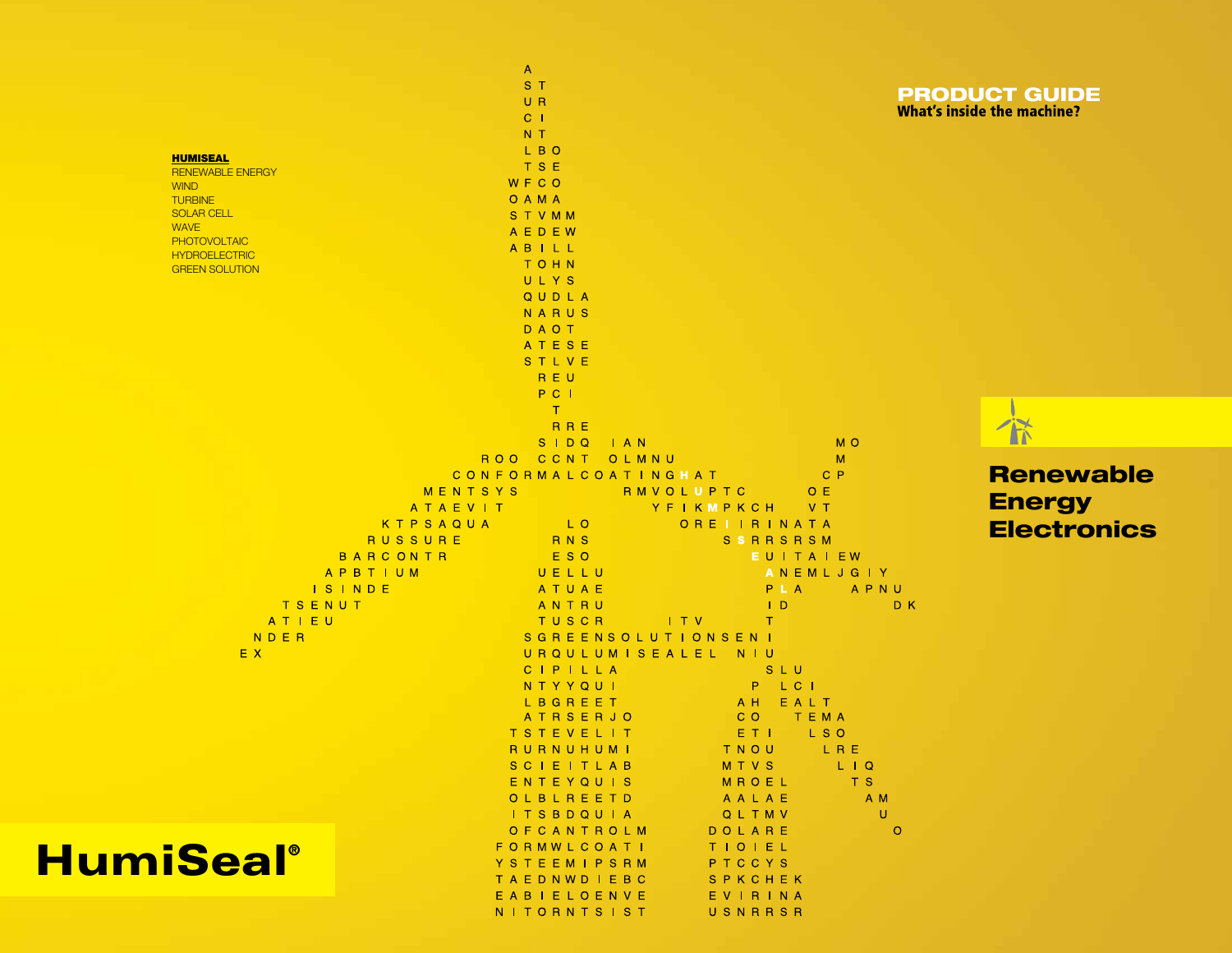## **Renewable Energy**



## specialized in conformal coating manufacture.

**With a rich history of innovation for more than 50 years, our product offerings and technical support is second to none.**

**Whether you are an environmentalist, an economist or simply a pragmatist at heart, there can be no arguing that it makes the utmost sense to utilize naturally occurring resources whenever possible – this has been the story of the evolution of man. Even the historical use of fossil fuels and nuclear reactions to derive the majority of our energy demands, could be said to be making use of natural resources.**

Whether you believe in global warming and the "Greenhouse Gas" theory or not, the reality is that the use of fossil fuels has a finite lifetime and politicians in many countries have taken the responsible approach and committed to reduce emissions of carbon dioxide by 60% in the next 40 years or so. Fossil fuels are projected to become scarce in similar time frames, and so the attention has focused to the pragmatic task of harnessing nature's resources once again, in the form of wind, wave, tide, photovoltaic, geothermal, biomass and fuel cell technology to obtain the majority of our electrical supplies.

The obvious advantage of these sources of energy are that they have been largely unused and being the result of natural processes, clean and sustainable. The main drawbacks to these forms of renewable energy are the enormous costs of installing the required infrastructure, at a sufficient scale to be cost-effective due to the relatively low energy density of these sources, and of course the long payback times on these investments. Given the emergent nature of many of these technologies, achieving cost parity with other forms of power generation will be a key step forwards.





With the increasing adoption of Silver, both as a solderability finish and as part of a typical SAC (Tin, Silver Copper) *alloy (Required by WEEE Initiative), and it's known susceptibility to creep corrosion and other electrochemically*  HumiSeal<sup>®</sup> is the only supplier and *driven corrosion processes, this can result in expensive field failures, especially in the harsh marine, coastal and other remote rural installation sites.* 

*These assemblies will continue to be placed in ever more remote and demanding applications and end-use environments, where the risk of degradation in performance, due to extraneous factors such as high humidity, salt-spray, corrosive gases, rain ingress and other drivers of corrosion will continue to increase rapidly.*

These electronic assemblies and industrial computers continue to become an increasingly sophisticated and important aspect of both the functionality and reliability of modern renewable energy generation systems.

The costs of failure and the competitive need to provide longer warranties and greater levels of reliability drive the need to increase the Mean Time Between Failures (MTBF) to the maximum possible duration.

Selection of the correct conformal coating is becoming an important methodology, tested, specified and requested by Original Equipment Manufacturers (OEMs) and used by EMS suppliers to prevent corrosion and degradation of assemblies in use, thus maximizing reliability and minimizing warranty claims due to extraneous corrosion.



With the requirement to use lead-free assemblies renewable energy electronics as a fledgling segment, has much work to do to ensure sufficient levels of reliability can be designed or engineered into their systems.

*Whatever your requirements, HumiSeal has the solution.*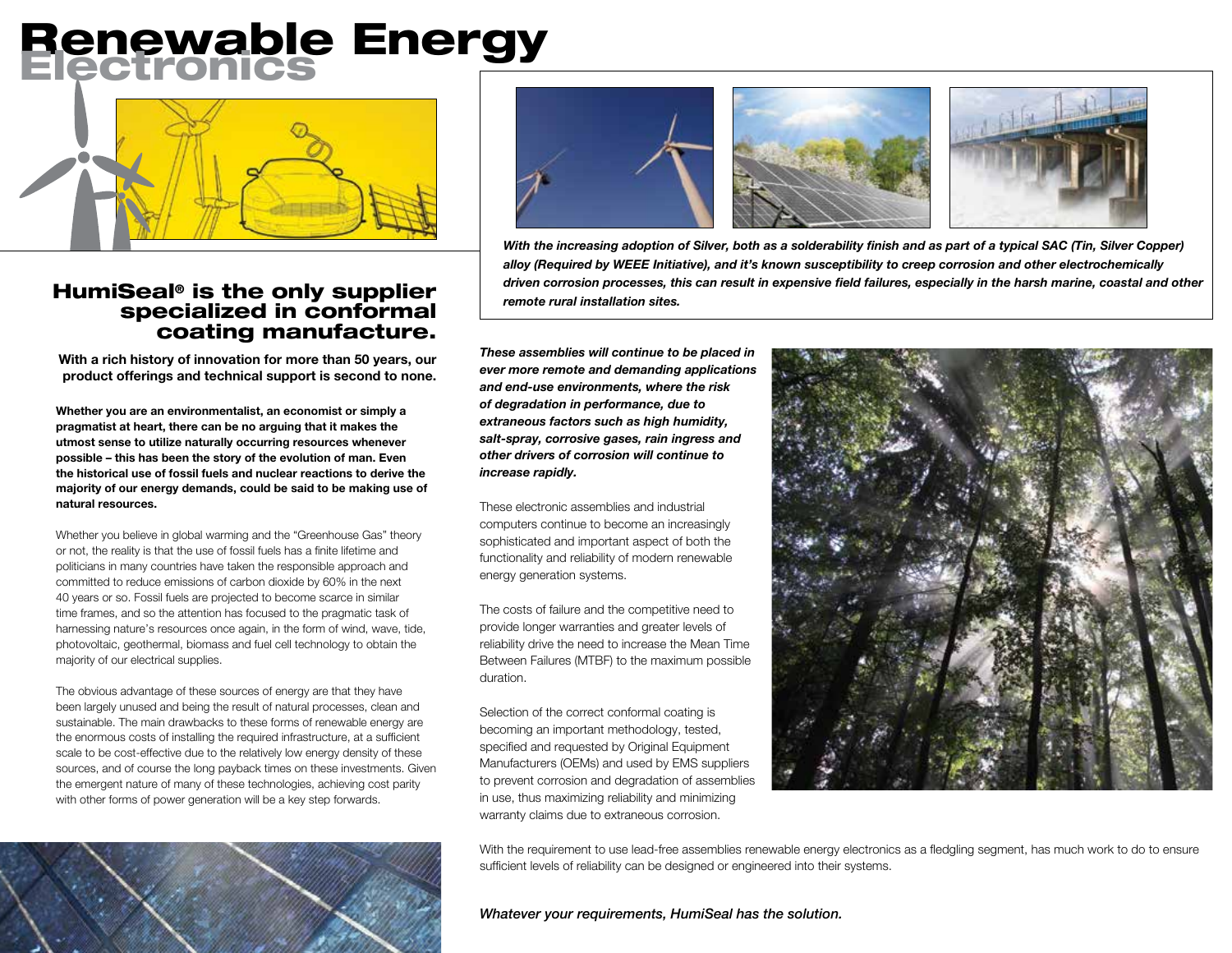|    |                                                            | <b>1H20 WATER BASED</b>                      |                                              | <b>UV CURE</b>       |                        |                      |                      | <b>SILICONES</b>        |                      |                      |                        |                        |                      | <b>ACRYLICS</b>      |                      |                        |                        |
|----|------------------------------------------------------------|----------------------------------------------|----------------------------------------------|----------------------|------------------------|----------------------|----------------------|-------------------------|----------------------|----------------------|------------------------|------------------------|----------------------|----------------------|----------------------|------------------------|------------------------|
|    |                                                            | 1H2OUR5/D                                    | <b>1H20UR5/S</b>                             | <b>UV40</b>          | <b>UV40-250</b>        | <b>UV50 LV</b>       | <b>UV500</b>         | <b>1C48</b>             | <b>1C49</b>          | <b>1C49LV</b>        | <b>1C49LVF</b>         | 1C49HVF                | 1C51/<br><b>1C53</b> | <b>1C55</b>          | <b>1C63</b>          | <b>1B31LOC</b>         | <b>1B73LOC</b>         |
| ≌  | MIL-I-46058C                                               | No                                           | No                                           | Yes                  | No                     | No                   | No                   | No                      | Yes                  | Yes                  | No                     | No                     | Yes                  | No                   | No                   | Yes                    | Yes                    |
|    | IPC CC-830B                                                | Yes                                          | Yes                                          | Yes                  | Yes                    | No                   | No                   | Pending                 | Yes                  | Yes                  | No                     | No                     | Yes                  | No                   | No                   | Yes                    | Yes                    |
|    | <b>UL746E</b>                                              | No                                           | No                                           | Yes                  | Yes                    | Pending              | Yes                  | No                      | Yes                  | Yes                  | Yes                    | Yes                    | Yes                  | No                   | Yes                  | No                     | Yes                    |
| ⋚  | <b>UL94</b>                                                | No                                           | No                                           | V <sub>0</sub>       | V <sub>0</sub>         | Pending              | V <sub>0</sub>       | N <sub>o</sub>          | V1                   | V <sub>0</sub>       | V <sub>0</sub>         | V <sub>0</sub>         | V <sub>0</sub>       | N <sub>o</sub>       | V1                   | No                     | V <sub>0</sub>         |
|    | Available as an Aerosol                                    | No                                           | No                                           | No                   | No                     | No                   | No                   | No                      | No                   | No                   | No                     | No                     | Yes                  | No                   | No                   | No                     | No                     |
|    | <b>Solids Contents</b><br>$(% w^2)$ (%w/w)                 | 32                                           | 34                                           | 95                   | 95                     | 95                   | 98                   | 100                     | 95                   | 90                   | 50                     | 98                     | 98                   | 99                   | 100                  | 25                     | 26                     |
|    | Viscosity (MAX)/cPs                                        | 605                                          | 200                                          | 800                  | 350                    | 120                  | 375                  | 400                     | 10500                | 800                  | 800                    | 40000                  | 780                  | 300                  | 5000                 | 475                    | 475                    |
| K  | Flash Point °C (°F)                                        | $>100$                                       | $>100$                                       | 80 (176)             | 70 (158)               | >97(206)             | >99(210)             | 150(302)                | 102 (215)            | 48 (118)             | 35(95)                 | N/A                    | 121 (250)            | 121 (250)            | 220 (392)            | 22 (72)                | 6(43)                  |
|    | VOC (grammes/litre)                                        | 65                                           | 65                                           | 35                   | 35                     | $\mathbf{0}$         | $\mathbf{0}$         | $\theta$                | $\mathbf 0$          | $\mathbf 0$          | $\mathbf 0$            | $\mathbf 0$            | $\Omega$             | $\mathbb O$          | < 50                 | 91                     | 92                     |
| ∊  | <b>Drying Time</b><br>Tack-free/mins                       | 60                                           | 60                                           | 0.5                  | 0.5                    | 0.5                  | 0.5                  | 5                       | 180                  | 60                   | 10 <sup>10</sup>       | 20                     |                      |                      | 0.5, 60              | 25                     | 25                     |
| 目目 | Dry                                                        | 1 hour @ RT and 6 hrs<br>@ 80 <sup>°</sup> C | 1 hour @ RT and 6<br>hrs @ 80 <sup>o</sup> C | N/A                  | N/A                    | N/A                  | N/A                  | 24 hrs                  | 24 hrs               | 24 hrs               | 24 hrs                 | 24 hrs                 | 15 mins              | 15 mins              | 24 hrs               | 24 hrs                 | 24 hrs                 |
|    | <b>Optimum Properties</b>                                  | 1 week                                       | 1 week                                       | 72 hrs               | 72 hrs                 | 1 week               | 1 week               | 1 week                  | 1 week               | 1 week               | 1 week                 | 1 week                 | 15 mins              | 15 mins              | 1 week               | 1 week                 | 1 week                 |
|    | Shelf Life at RT                                           | 18                                           | 18                                           | 12                   | 6                      | 12                   | 6                    | 12                      | 12                   | 12                   | 12                     | 12                     | 12                   | 12                   | 6                    | 24                     | 24                     |
|    | Coverage m <sup>2</sup> /litre (25 microns thinkness)      | 14                                           | 12 <sup>°</sup>                              | 40                   | 40                     | 40                   | 40                   | 40                      | 40                   | 40                   | 40                     | 40                     | 40                   | 40                   | 40                   | 14                     | 12                     |
|    | Continuous Use Operating Range °C                          | -65 to 125                                   | -65 to 125                                   | -65 to 125           | -65 to 125             | -65 to 125           | -65 to 125           | -65 to 200              | -65 to 200           | -65 to 200           | -65 to 200             | $-65$ to $200$         | -65 to 200           | -65 to 200           | -65 to 200           | $-65$ to $125$         | -65 to 125             |
|    | Thermal Shock °C                                           | -65 to 125                                   | -65 to 125                                   | -65 to 125           | $-65$ to $125$         | -65 to 125           | -65 to 125           | -65 to 200              | -65 to 200           | -65 to 200           | -65 to 200             | -65 to 200             | -65 to 200           | -65 to 200           | $-65$ to $200$       | $-65$ to 125           | -65 to 125             |
|    | Glass Transition Temperature (Tg) °C                       | 43                                           | 43                                           | 45                   | $26\,$                 | $-1$                 | $-43$                | <65                     | <65                  | $<-65$               | <65                    | $<$ -65                | $<$ -65              | N/A                  | $< -90$              | 14                     | 42                     |
|    | CTE (x 10 <sup>6</sup> / °C)<br><b>Below Tg</b>            | 213                                          | 213                                          | 85                   | 112                    | 122                  | 137                  | $\mathbf 0$             |                      |                      |                        |                        |                      |                      |                      | 170                    | 193                    |
|    | Above Tg                                                   | 349                                          | 349                                          | 197                  | 283                    | 264                  | 311                  | 145                     | 367                  | 323                  | 382                    | 390                    | 296                  | 525                  | $\mathbb O$          | 340                    | 338                    |
|    | Dielectric Constant (1MHz @ 25°C)                          | 2.5                                          | 2.5                                          | 2.5                  | 2.41                   | 2.5                  | 2.5                  | 2.5                     | 2.5                  | 2.5                  | 2.5                    | 2.5                    | 2.4                  | 2.4                  | 2.5                  | 2.5                    | 2.6                    |
|    | Dissipation Factor (1MHz @ 25°C)                           | 0.01                                         | 0.01                                         | 0.01                 | 0.01                   | 0.1                  | 0.1                  | 0.01                    | 0.01                 | 0.01                 | 0.01                   | 0.01                   | 0.01                 | 0.01                 | 0.01                 | 0.01                   | 0.01                   |
| U. | Dielectric Withstand Voltage V (1 minute)                  | >1500                                        | $>1500$                                      | $>1500$              | $>1500$                | >1500                | >1500                | >1500                   | >1500                | $>1500$              | >1500                  | >1500                  | $>1500$              | >1500                | >1500                | >1500                  | >1500                  |
|    | Insulation Resistance Per MIL-I-46058C (Ω)                 | $2.3 \times 10^{13}$                         | $2.3 \times 10^{13}$                         | $8.0 \times 10^{14}$ | 8.0 x 10 <sup>14</sup> | $4.4 \times 10^{12}$ | $4.5 \times 10^{11}$ | $5.0 \times 10^{13}$    | $5.0 \times 10^{14}$ | $5.0 \times 10^{14}$ | $3.9 \times 10^{12}$   | $3.9 \times 10^{12}$   | $5.0 \times 10^{14}$ | $5.0 \times 10^{14}$ | $1.1 \times 10^{12}$ | 8.0 x 10 <sup>14</sup> | 5.5 x 10 <sup>14</sup> |
|    | Moisture Insulation Resistance Per MIL-I-46058C $(\Omega)$ | 8.2 x 10 <sup>10</sup>                       | 8.2 x 10 <sup>10</sup>                       | $4.7 \times 10^{10}$ | $4.7 \times 10^{10}$   | $3.7 \times 10^{9}$  | $1.6 \times 10^{10}$ | 45.2 x 10 <sup>10</sup> | $1.0 \times 10^{10}$ | $1.0 \times 10^{10}$ | 8.4 x 10 <sup>10</sup> | 8.4 x 10 <sup>10</sup> | $1.0 \times 10^{10}$ | $1.0 \times 10^{10}$ | $1.1 \times 10^{10}$ | $6.0 \times 10^{10}$   | $7.0 \times 10^{10}$   |
|    | Resistance to chemicals and solvents                       | Very Good                                    | Very Good                                    | Excellent            | Excellent              | Excellent            | Good                 | Moderate                | Moderate             | Moderate             | Moderate               | Moderate               | Moderate             | Moderate             | Moderate             | Poor                   | Poor                   |
|    | Recommended Thinner (Dip & Brush/Spray)                    | N/A                                          | N/A                                          | N/A                  | N/A                    | N/A                  | N/A                  | N/A                     | N/A                  | N/A                  | N/A                    | N/A                    | N/A                  | N/A                  | N/A                  | 701                    | 701                    |
|    | <b>Recommended Stripper</b>                                | 1063, 1072                                   | 1063, 1072                                   | 1100*, Mech          | 1100*, Mech            | 1100                 | 1072, Mech           | 1090, Mech              | 1090, Mech           | 1090, Mech           | 1090, Mech             | 1090, Mech             | 1090, Mech           | 1090, Mech           | 1090, Mech           | 1080 (EU)              | 1080 (EU)              |

The information contained here is provided for product selection purposes only and is not to be considered specification or performance data. Under no circumstance will the seller be liable for any loss, damage, expense or